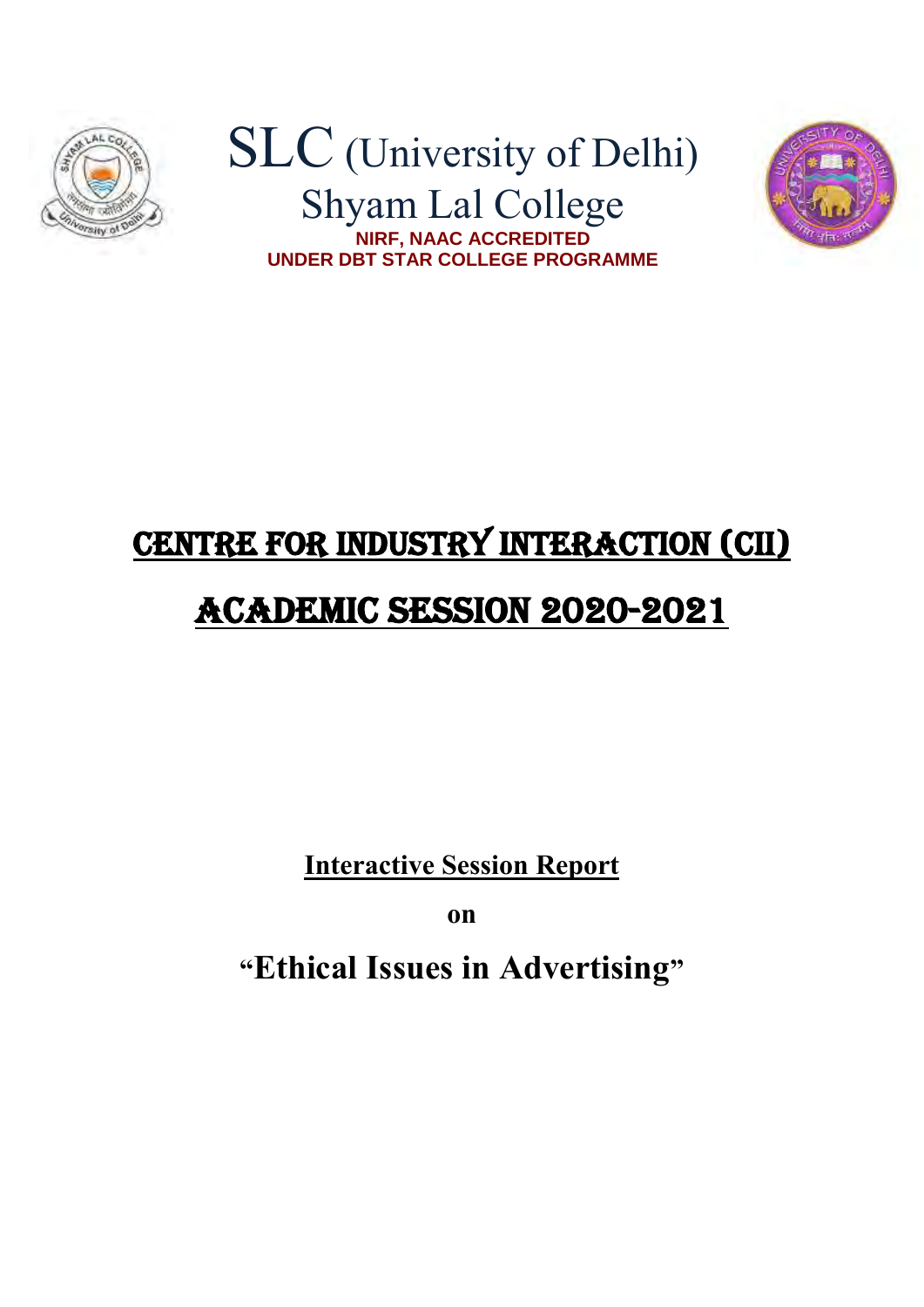#### **Interactive Session on "Ethical Issues in Advertising"**

Centre for Industry Interaction (CII) & IQAC organised an Interactive Session on the topic "Ethical Issues in Advertising". This session was organised on September 11, 2020. It started with a warm welcome of the guests, respected Principal Sir and all other teachers. This session is organised by Centre for Industrial Interaction in collaboration with IQAC. The esteemed speaker, Dr. Ruchi Gupta, delivered a very interesting lecture covering major ethical issues we see in everyday life. She gave various examples of different types of advertisement and how through these advertisements various issues were highlighted. She reinforced this by showing Advertisements for each and every ethical issue. The Students could really connect with this lively lecture and felt so happy in sharing their opinions with the audience. Dr. Ruchika Ramakrishnan, CII and Alumni Affairs Convenor was also giving her inputs throughout the session. The session ended with a vote of thanks to the speaker and all the attendees. 174 students attended the interactive session. There was positive feedback from all the attendees. Overall the workshop was successful.

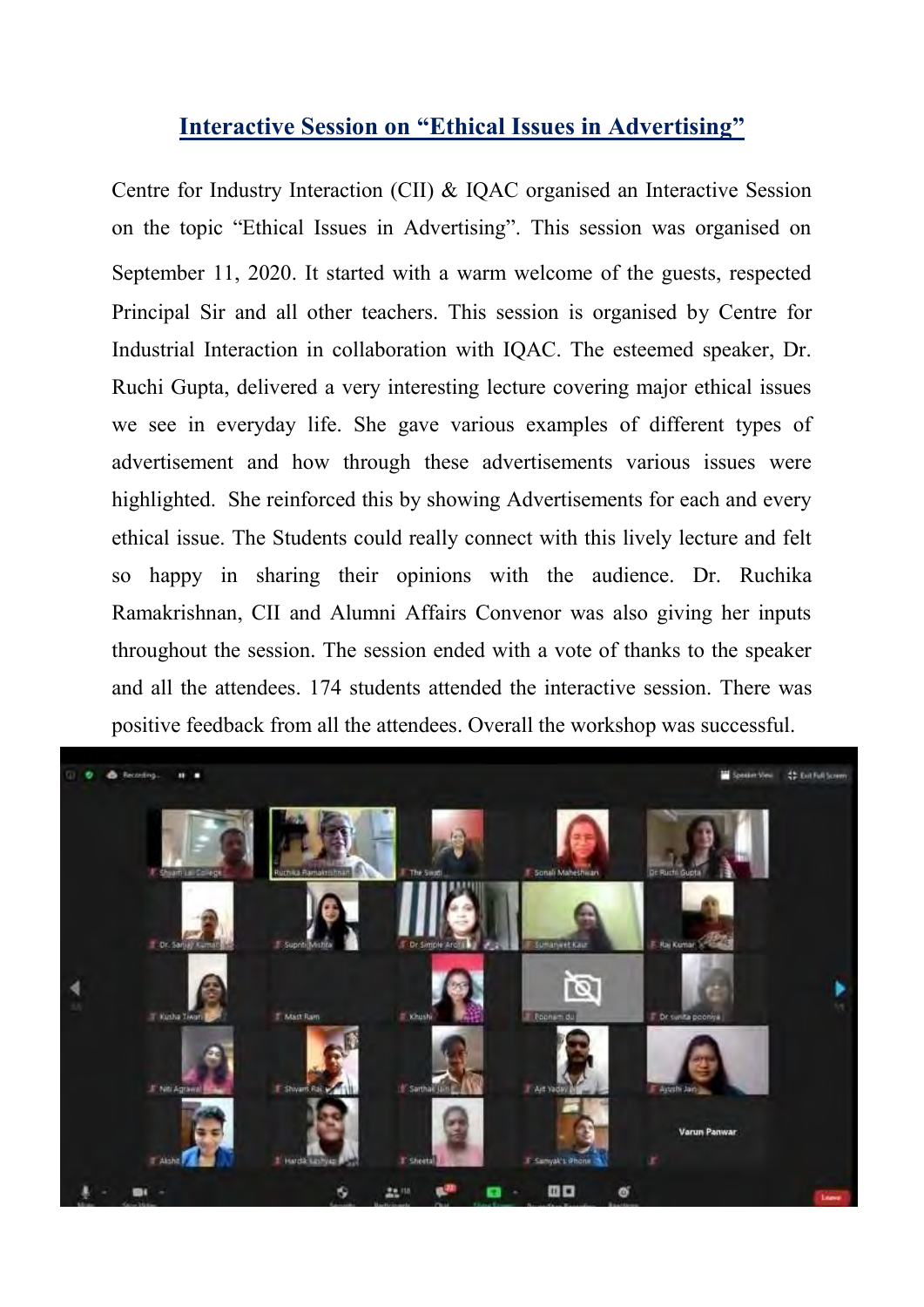